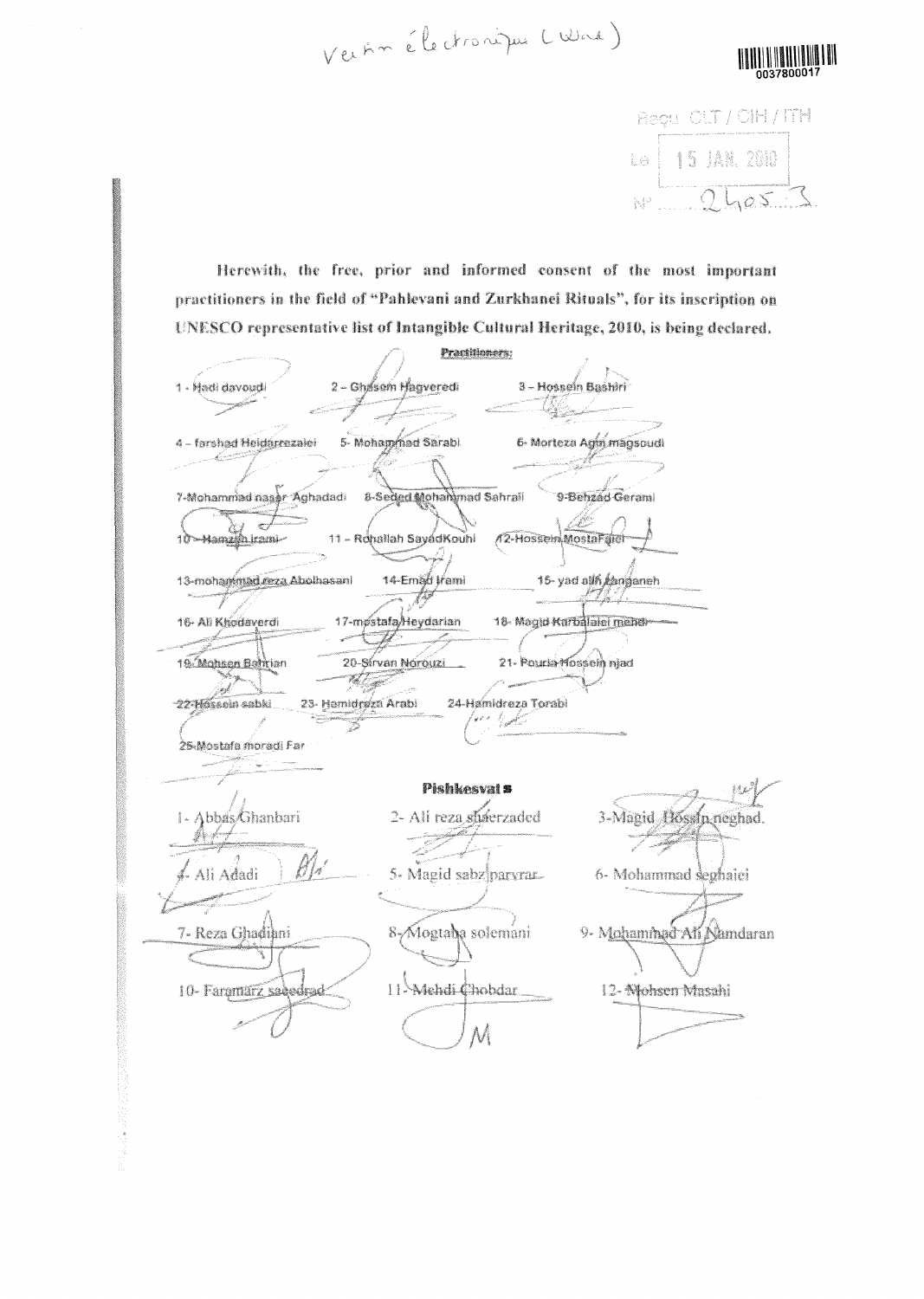Herewith, the free, prior and informed consent of the officials of governmental organizations in the field of "Pahlevani and Zoorkhanei Rituals", a traditional ritual associated with body and soul for its inscription on UNESCO representative list of Intangible Cultural Heritage in form of signature is being submitted.

Morteza Rezvanfar

Director of Research Affairs, Rezvanfar

Research Center for Iranian Cultural Heritage, Handicrafts and Tourism Organization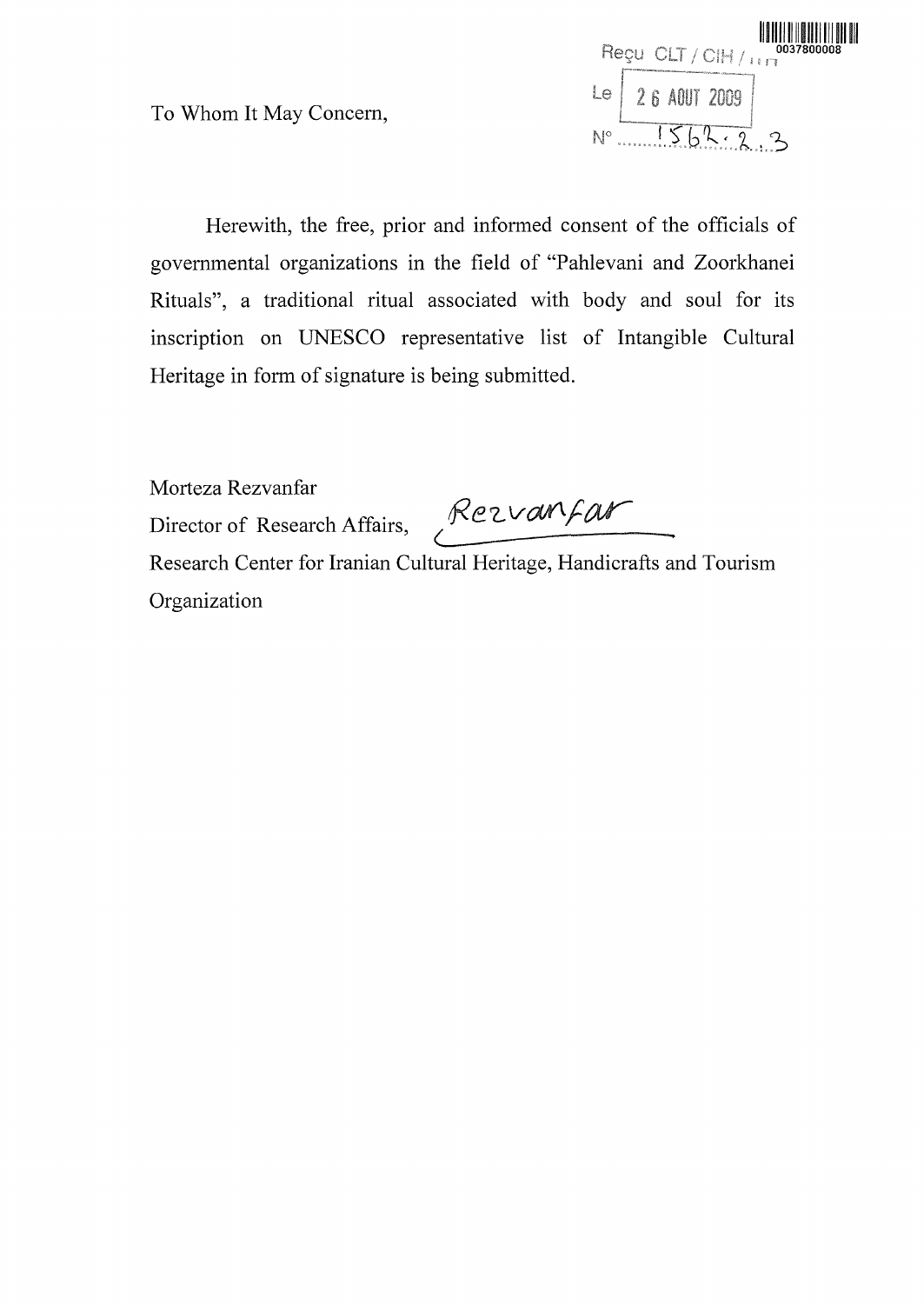Herewith, the free, prior and informed consent of the most important researchers in the field of "Pahlevani and Zoorkhanei Rituals", a traditional ritual associated with body and soul, for its inscription on UNESCO representative list of Intangible Cultural Heritage in form of signature is being submitted.

Mr Behzad Hodhodi Researcher, Iranian Pahlevani and Zoorkhanei Rituals Federations

Mr Mohammad Reza Haghighat

Practitioner and Researcher

Ms Arezu Yahya Nejad,

ICH Research Center for Iranian Cultural Heritage, Handierafts and Tourism Organization

Ms Leila Samadi Re ICH Researcher, Research Center for Iranian Cultural Heritage, Handicrafts and Tourism Organization

Ms Shirin Rohani

ICH Researcher, Research Center for Iranian Cultural Heritage, Handicrafts and Tourism Organization

 $\mathcal{A}^{\mathcal{U}}$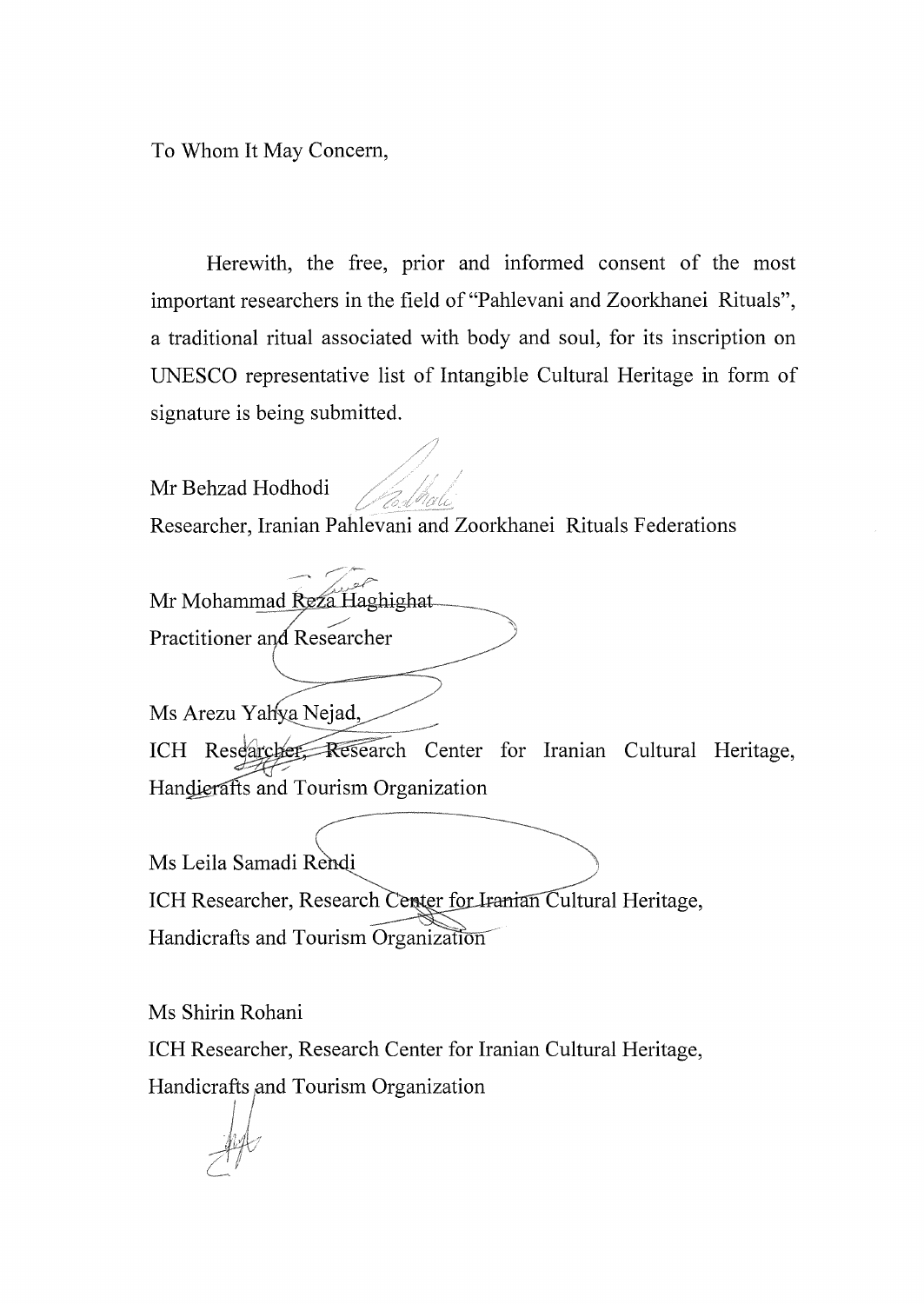Herewith, the free, prior and informed consent of the most important practitioners in the field of "Pahlevani and Zoorkhanei Rituals", a traditional ritual associated with body and soul for its inscription on UNESCO representative list of Intangible Cultural Heritage in form of signature is being submitted.

Mr Alireza Hojati Morshed

Mr Mohammad Hadi Ganji

Morshed and Manager of Shahid Fahmideh Zoorkhaneh

Howli Gang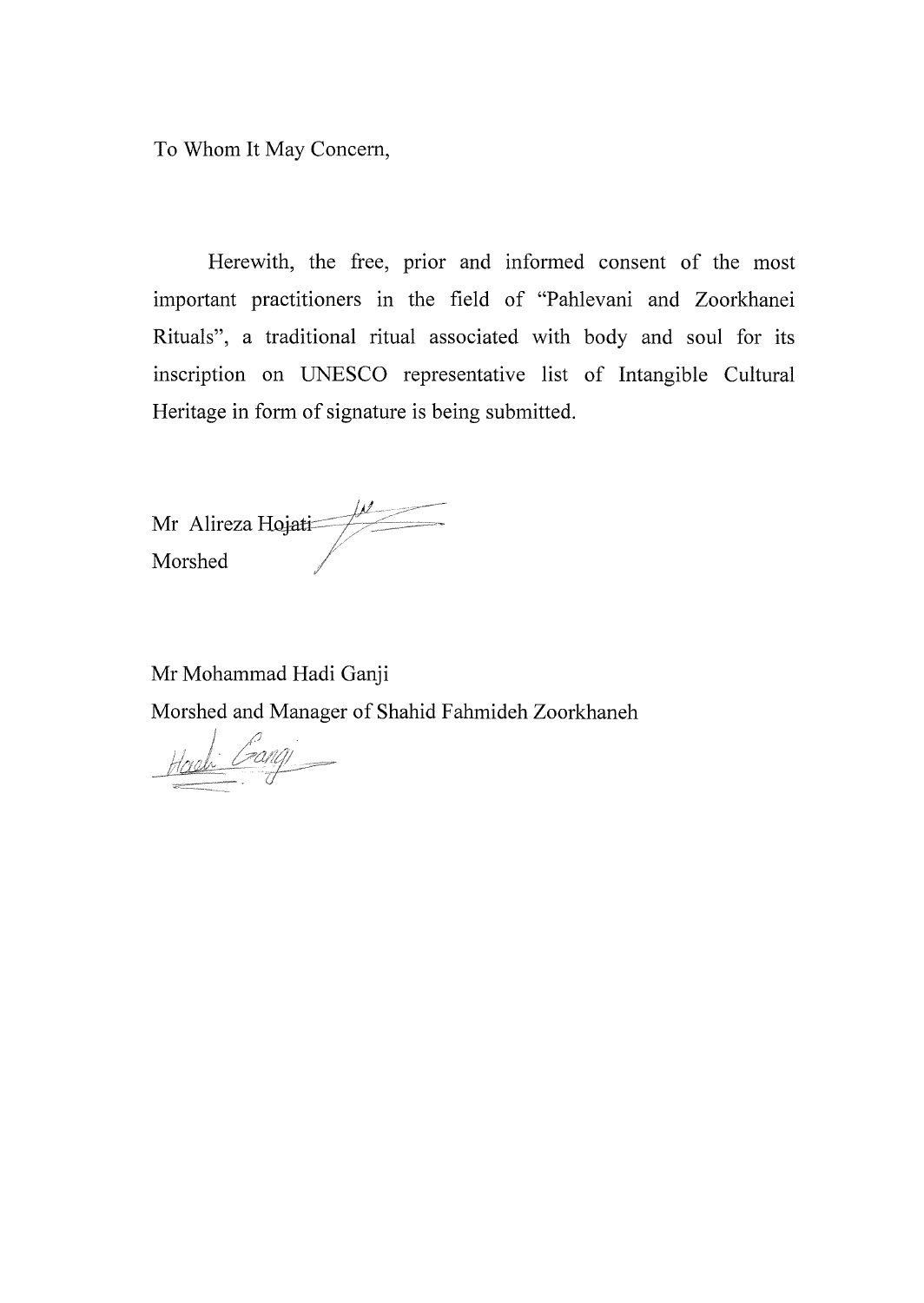Herewith, the free, prior and informed consent of the officials of non-governmental organizations in the field of "Pahlevani and Zoorkhanei Rituals", a traditional ritual associated with body and soul for its inscription on UNESCO representative list of Intangible Cultural Heritage in form of signature is being submitted.

Mr Alireza Saffar Zadeh  $61$  for  $\frac{61}{10}$ 

Head of the Iranian Pahlevani and Zoorkhanei Rituals Federations

Mohammad Gorji Head of Morsheds Association

 $\leftarrow$